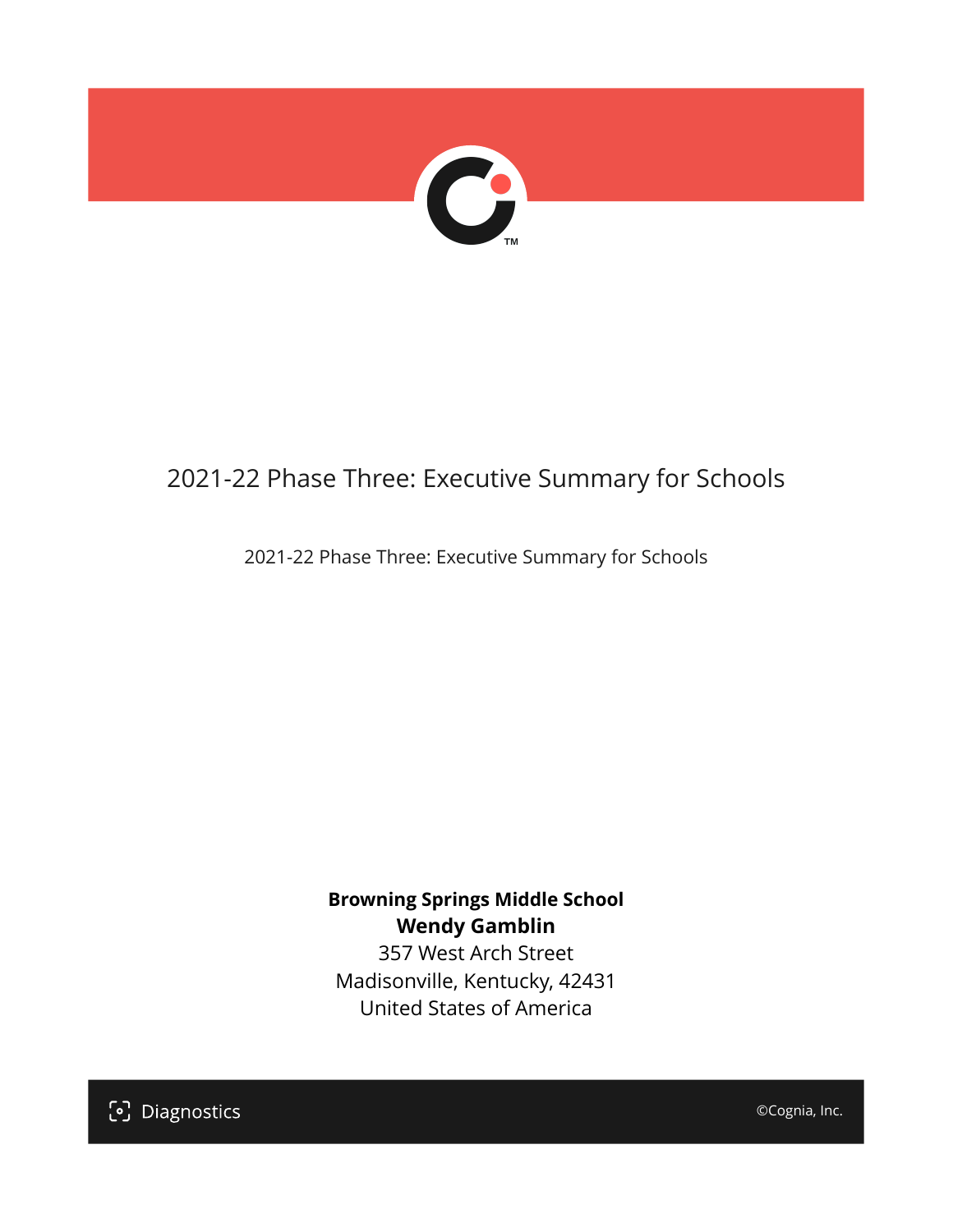2021-22 Phase Three: Executive Summary for Schools - 2021-22 Phase Three: Executive Summary for Schools - Generated on 02/23/2022

Browning Springs Middle School

#### **Table of Contents**

[2021-22 Phase Three: Executive Summary for Schools](#page-2-0)

[3](#page-2-0)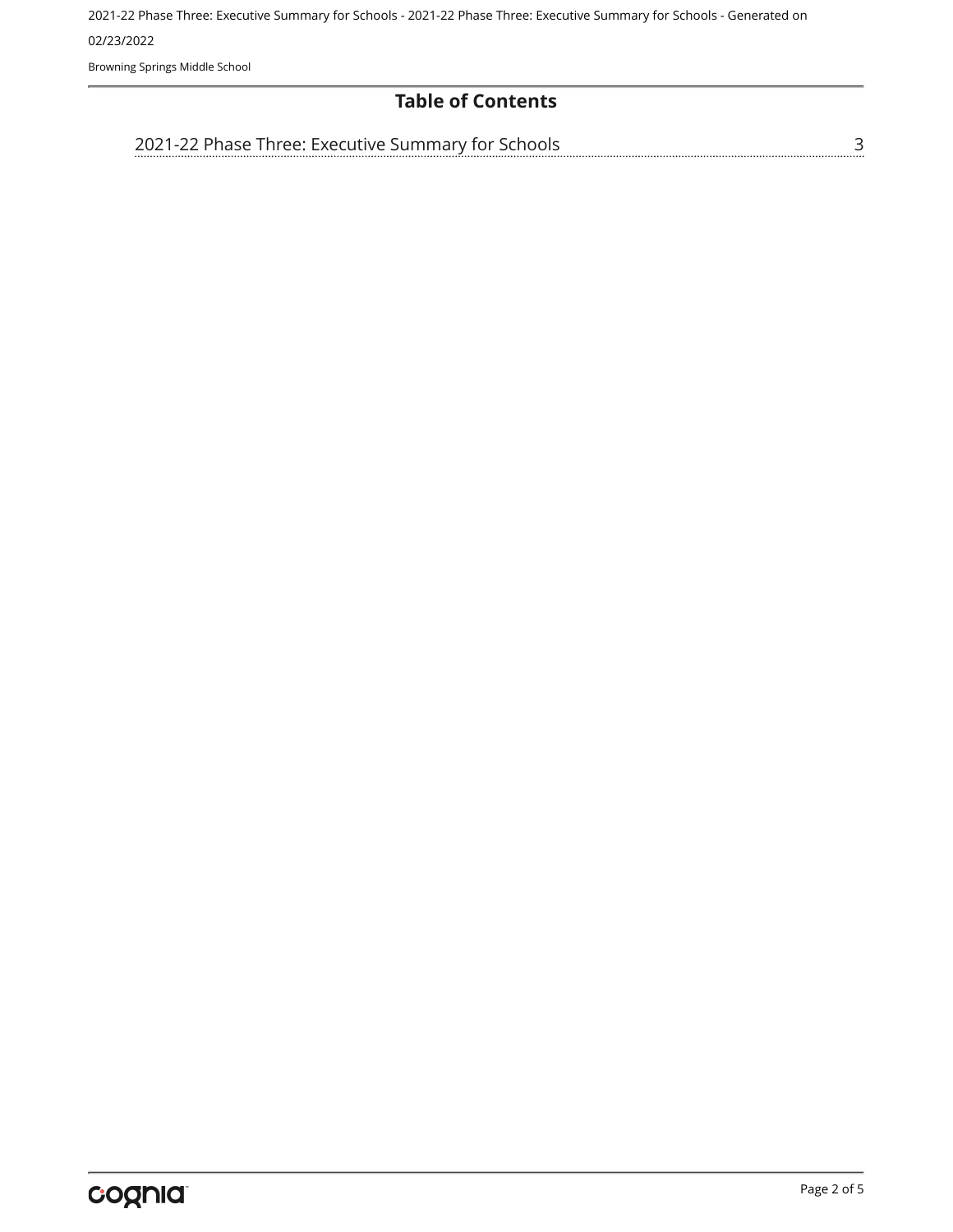2021-22 Phase Three: Executive Summary for Schools - 2021-22 Phase Three: Executive Summary for Schools - Generated on 02/23/2022 Browning Springs Middle School

### <span id="page-2-0"></span>**2021-22 Phase Three: Executive Summary for Schools**

Description of the School

Describe the school's size, community/communities, location, and changes it has experienced in the last three years. Include demographic information about the students, staff, and community at large. What unique features and challenges are associated with the community/communities the school serves?

Browning Springs Middle School services a low-income community with 64% of our students receiving free and/or reduced lunch. Our Youth Services Family Resource Center partners with the community and families to meet the basic needs of our students so that students can come to school prepared to learn and achieve academic success. BSMS continues to implement strategies to increase student responsibility and parent and community involvement. The unique feature is the large disparity within the socioeconomic levels and differing levels of parent expectations and involvement. Browning Springs Middle School is located in Madisonville, Kentucky. Our student population is composed of 542 students, 49% male and 51% female. The BSMS community is diverse as evidenced by the demographic information. Demographic percentages of students by race are as follows: 67% White, and 33% minority including 13% African American, 11% Two or More Races, 8% Hispanic, and 1% other. The majority of students at BSMS are in a Gap Group, 64% of the total population of tested students. Students with disabilities comprise 14% of our total population. Our faculty/staff consists of a principal, assistant principal, guidance counselor, Special Education building coach, Instructional Leader, Family Resource/Youth Service Center coordinator, School Resource Officer, Librarian, 7 Special Education teachers, 15 general education teachers, 6 full time related arts teachers, 4 itinerant related arts teachers, 2 Special Education instructional assistants, 1 classroom instructional assistants, an itinerant school psychologist, 2 office staff, 5 cafeteria staff, and 4 custodial staff. Our staff population is divided into 15 male and 37 female. We have 4 staff members who are minority.

#### School's Purpose

Provide the school's purpose statement and ancillary content such as mission, vision, values, and/ or beliefs. Describe how the school embodies its purpose through its program offerings and expectations for students.

The BSMS mission statement is, "To inspire, explore, and promote lifelong learning through a positive educational and community environment." We are committed to providing the best education possible for the students of BSMS. We want to help our students become responsible citizens and productive employees. Our school wide expectations are: BEARS - Be prepared - Earn respect - Act responsibly - Reflect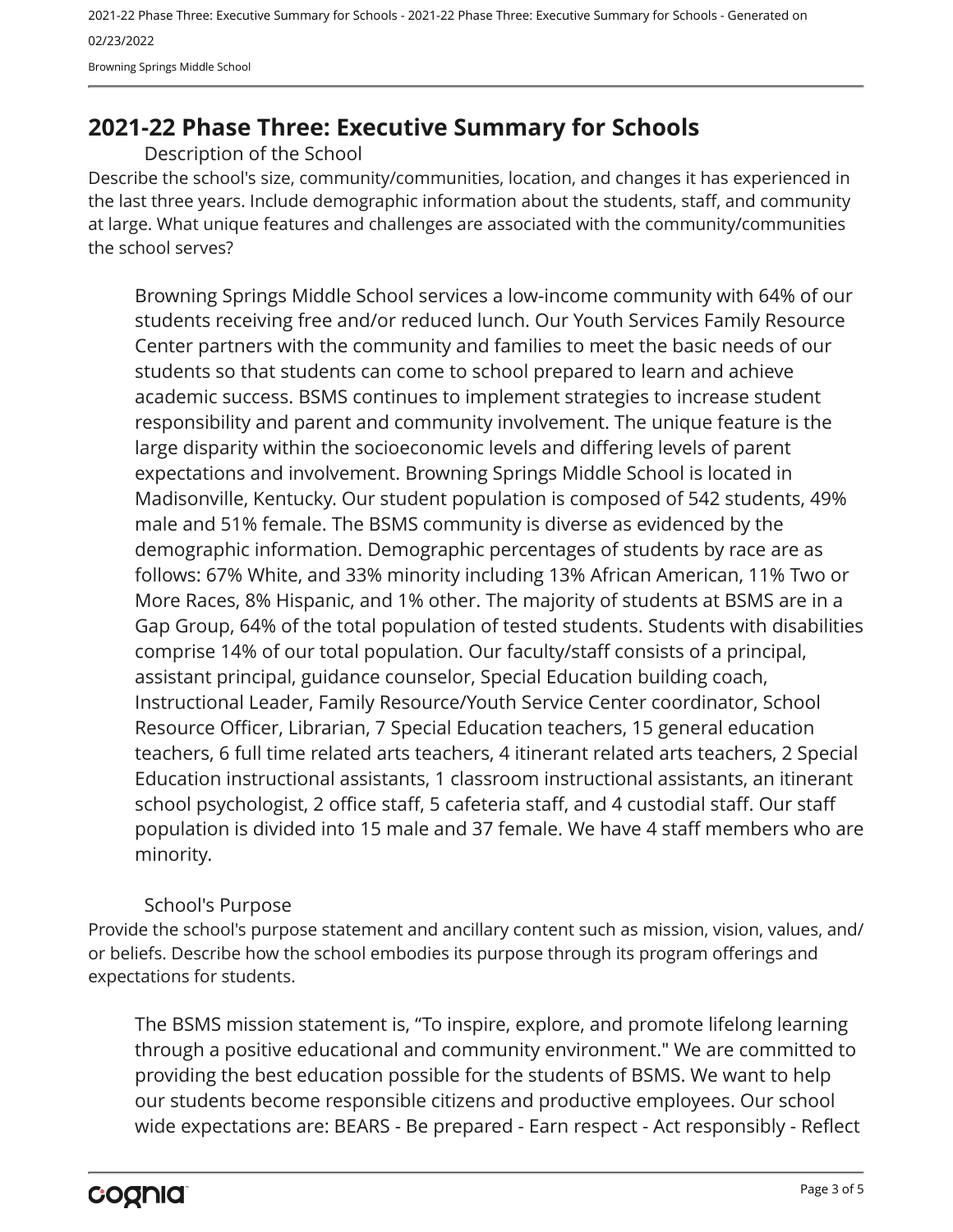2021-22 Phase Three: Executive Summary for Schools - 2021-22 Phase Three: Executive Summary for Schools - Generated on 02/23/2022

Browning Springs Middle School

a positive attitude - Show cooperation. The school wide expectations fit in well with the LEAD program which was adopted three years ago. This program by Franklin Covey helps students learn and practice the 7 Habits of Highly Successful Teens. We want the positive message from this to impact the lives of our students.

Describe the school's notable achievements and areas of improvement in the last three years. Additionally, describe areas for improvement that the school is striving to achieve in the next three years. Notable Achievements and Areas of Improvement

Areas of Growth: Eighth grade writing scores showed great improvement from the last KPREP data in 2018-2019 increasing from 24.6% proficient and distinguished to 48%. Gap groups that have shown improvement from 2016-2017 to 2020-2021 are: Writing Economically disadvantaged 17.6% to 35.3% All gap groups showed improvement On-Demand Writing Economically disadvantaged from 34.9% to 38% Areas of improvement: All areas showed regression from the previously given test. The previous two years consisted of disrupted instructional delivery and one year of cancelled testing altogether. With this in mind, I regretfully report that all areas, with the exception of On-Demand writing, showed regression and dramatically lower scores. I hope to see great gains and a return to our "norm" in the next year or two of test results. Gap groups that have regressed from 16-17 to 2020-2021 are: Reading Two or more races decreased from 51.8% to 39.3% Math 2 or More Races decreased from 66.7% to 36.8% Our goal for the next three years is to increase the number of proficient and distinguished students in all areas for all students. We are also striving to close the achievement gaps in all sub-populations, with a special focus on African American and Students w/Disability.

#### Additional Information

**CSI/TSI Schools (including ATSI) Only:** Describe the procedures used to create the school's improvement plan and briefly state the specific efforts to address the causes of low student performance and resource inequities.

n/a

#### Additional Information

Provide any additional information you would like to share with the public and community that were not prompted in the previous sections.

n/a